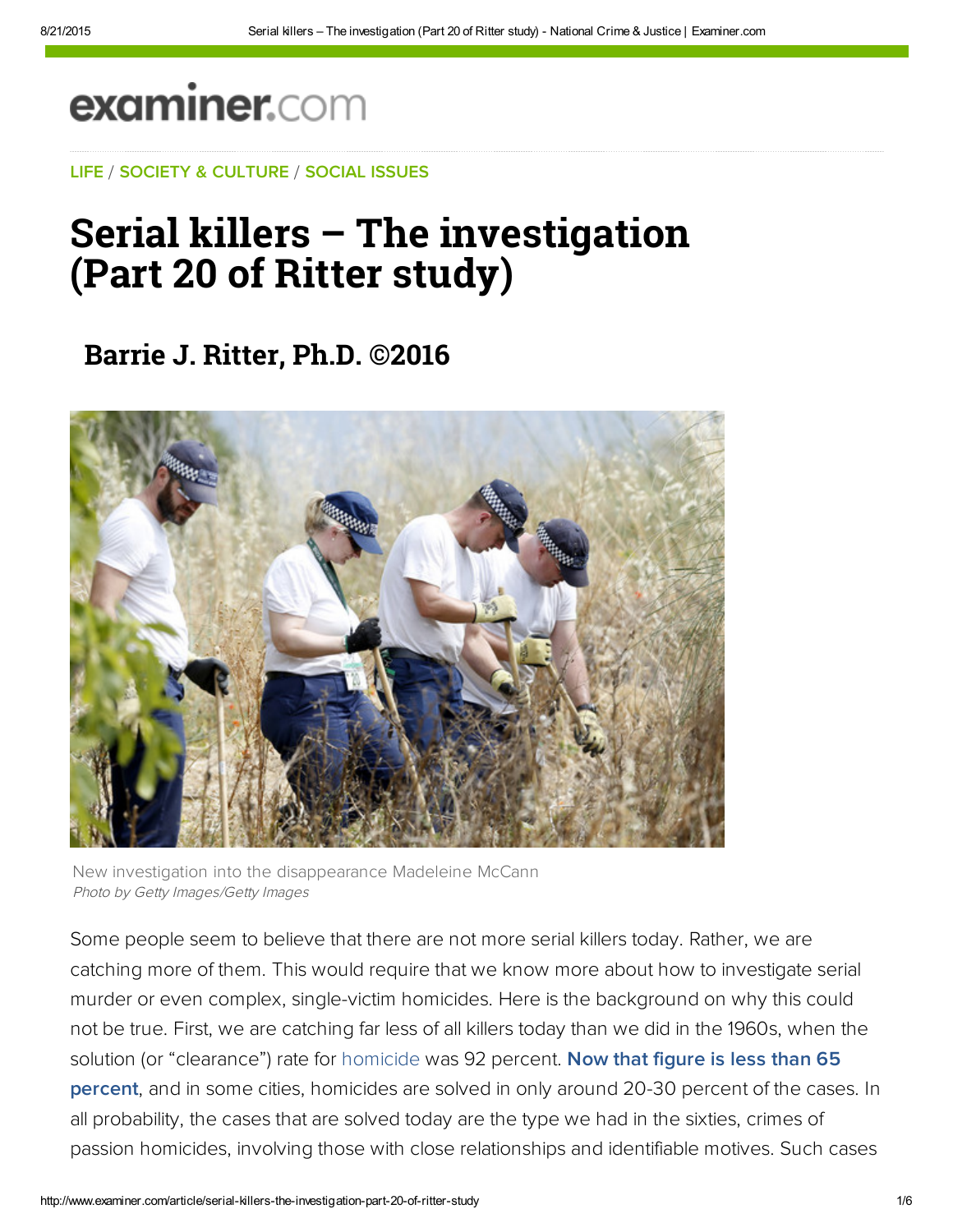## 8/21/2015 Serial killers – The investigation (Part 20 of Ritter study) National Crime & Justice | Examiner.com

almost solved themselves: in these cases, the killer usually waited at the crime scene for the police, if not turning him – or – herself in to the police. Consequently, while homicide has always had the highest clearance rate of any crime, police did not have to know much about homicide or its investigation in order to achieve such high clearance. And then the nature of homicides changed in a way that made them much more difficult to solve. And still, no one had studied homicide investigation until **[Wellford](http://bit.ly/1CWpW2Y) and Cronin's 1999** landmark study.

Over the past four decades, the percentage of homicides in which there is no known relationship between killers and victims has grown. The category includes both stranger-tostranger homicides and homicides with "unknown [relationships."](http://bit.ly/1wjemNM) According to the **Sourcebook** of Criminal Justice Statistics, [2003](http://bit.ly/1wjemNM), there were 16, 204 homicides nationally, with data on over 14,000 of these. The growth in relationship-types has been primarily in the "unknown" category, but there were 1963 murders committed by strangers and 6015 murders with unknown relationships. In fact, the category of "unknown relationships" had the greatest number of homicides, greater than spousal murders or murders by acquaintances. As for circumstances or motives, 1955 were in the "non-felony, other-not specified category" (which is another way of saying "unknown motives"), but the highest number of homicides were in the "Unknown" category: 4576 murders had no identifiable motives. By comparison, in the 1960s, only about six percent of all murders had no identifiable motives.

How can serial murder be differentiated against a mass of unsolved homicides? In the 1960s such cases could be discerned against a U.S. homicide clearance rate of over 90%. But official records no longer supply adequate definitions of "the" murderer. Yet there are reasons to b[elieve](http://pubnation.com/) that within the unknown, unsolved murders in America lie more serial murderers than previously thought. "Every year in America, 6,000 killers get away with murder. Nearly 185,000 killings went unsolved from 1980 to 2008, Scripps Howard News Service (SHNS) reporter Thomas [Hargrove's](http://bit.ly/16NxxBM) study found." Hargrove created a database of these same unsolved murders committed since 1980. "Crime experts say it is the most complete accounting of homicide victims ever assembled in the United States."

Studying these [unsolved](http://www.examiner.com/topic/unsolved-cases) cases,

. . . turned up [alarming](http://www.examiner.com/article/downhearted-shelter-dog-no-longer-faces-visitors-passing-by-to-adopt?cid=yahoo-recommends-inbound) clusters of unsolved killings of women across the nation that [strong](http://www.examiner.com/article/inheritances-send-tony-curtis-and-lucille-ball-s-children-into-tailspin?cid=yahoo-recommends-inbound)ly suggest the work of serial killers. The SHNS study focused on [communities](https://beap.gemini.yahoo.com/mbclk?bv=1.0.0&es=u.aG5DEGIS.MGtvPd4xR5t45iIG99AQkMGbKEYXCXZd5gGLQbwcGB0rbmzaRi8BPlNLMgxvKF8SapddiMkcGQ9X94GNcSXVOUv7tKg1gEJX3EXustQFHA1sm1uj1_2tmZ9lbuCbxOTYnHpa5v8dWNj2TjR285oEtQ4V_WiyFfhnVYE6A29dGxOWpKUxH.ad5tU0YaJV87q4k21EnWaEX0us9ooAIvGFoSDNHbrvRV6DzvkV3KrBtF4nI_0lz4YW37dvSgW_OAUZKTezJjyHjp58._ZgjYF5TA2Xe9a1YJXQZFpBC3jGGc2033.PgQZHD3QE.EwgpjFpAl4dUHWUv.W3xzE67Y__e86oPz.eL3aHmSeDWZHb7XGi8fVC79ZV9RQLTH9P.Wnhz1aUp4Aj4408z1PqlrMMrpkKU7ZzNINxcZZtJG.sdc9qL40xuSMN4.laLq16UHbVkL4CVk_cFUo3nOUrC6Tvp2WWA1GPZ1mk5WuFmHdo-%26lp=) w[here](https://beap.gemini.yahoo.com/mbclk?bv=1.0.0&es=shjcpF8GIS..q2Hq5wi6YxClPeILvfU89KsUnwmwRMieOSS5UDfEDTiNOQ9eSkGsbTf0GM.aUMsWRcPWJBD3A0pqTCzbW9V5uTXEYhsWUrcNlruD4f7Gn5IUUi.G0f40sAW_dgyLq4S0c4_CS3bSaFZJGIshjzFIWOj.RsEATPxN1BdOIWeJWXCV7TQwwl_fwYm_nANsLjcVTRZJQ9bwdK59Y59RZWhDwvHsRzHSx49WStIyYyRJntox7eCKuFnSd1EkHKWyb_flOyhEE8nz7_L7G9kn8qUZgnrLLfM31GtObGb3APz7LTQ7MUiDWwYf72Sw42MOuGqW.OYM_WmqRL7dENnECyfvqIqHMX5XMEofqgL2kOedOqpCOTnAxeQgNNYMwDpFxhuq8xHbH2af7Midx8L3EPcj.EvVVWKen_.XfN6CaNVTocoNC3zaSCGy4uR17QzetJVF9K51CcYDBluTcAzIHNM8EEBTmEIwvkZ.ceW1VTonq6KRShbUwiDvqMWyYavLL0nqP6TNfuaIGaX266faZGAzfJ4-%26lp=)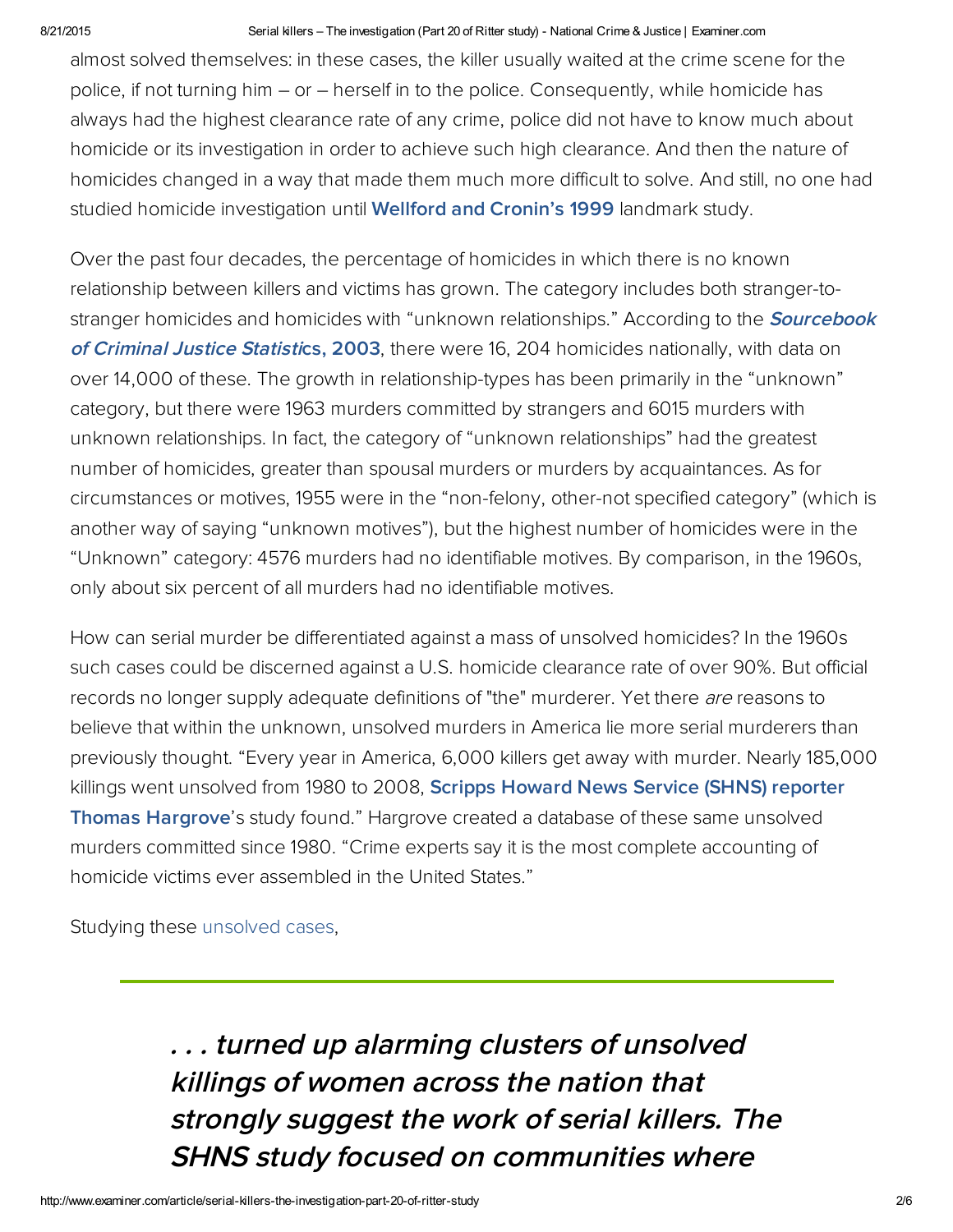*["](http://www.examiner.com/article/inheritances-send-tony-curtis-and-lucille-ball-s-children-into-tailspin?cid=yahoo-recommends-inbound)*

police f[ailed to solve a](http://www.examiner.com/article/downhearted-shelter-dog-no-longer-faces-visitors-passing-by-to-adopt?cid=yahoo-recommends-inbound)t l[east three-q](https://beap.gemini.yahoo.com/mbclk?bv=1.0.0&es=u.aG5DEGIS.MGtvPd4xR5t45iIG99AQkMGbKEYXCXZd5gGLQbwcGB0rbmzaRi8BPlNLMgxvKF8SapddiMkcGQ9X94GNcSXVOUv7tKg1gEJX3EXustQFHA1sm1uj1_2tmZ9lbuCbxOTYnHpa5v8dWNj2TjR285oEtQ4V_WiyFfhnVYE6A29dGxOWpKUxH.ad5tU0YaJV87q4k21EnWaEX0us9ooAIvGFoSDNHbrvRV6DzvkV3KrBtF4nI_0lz4YW37dvSgW_OAUZKTezJjyHjp58._ZgjYF5TA2Xe9a1YJXQZFpBC3jGGc2033.PgQZHD3QE.EwgpjFpAl4dUHWUv.W3xzE67Y__e86oPz.eL3aHmSeDWZHb7XGi8fVC79ZV9RQLTH9P.Wnhz1aUp4Aj4408z1PqlrMMrpkKU7ZzNINxcZZtJG.sdc9qL40xuSMN4.laLq16UHbVkL4CVk_cFUo3nOUrC6Tvp2WWA1GPZ1mk5WuFmHdo-%26lp=)uar[ters of](https://beap.gemini.yahoo.com/mbclk?bv=1.0.0&es=shjcpF8GIS..q2Hq5wi6YxClPeILvfU89KsUnwmwRMieOSS5UDfEDTiNOQ9eSkGsbTf0GM.aUMsWRcPWJBD3A0pqTCzbW9V5uTXEYhsWUrcNlruD4f7Gn5IUUi.G0f40sAW_dgyLq4S0c4_CS3bSaFZJGIshjzFIWOj.RsEATPxN1BdOIWeJWXCV7TQwwl_fwYm_nANsLjcVTRZJQ9bwdK59Y59RZWhDwvHsRzHSx49WStIyYyRJntox7eCKuFnSd1EkHKWyb_flOyhEE8nz7_L7G9kn8qUZgnrLLfM31GtObGb3APz7LTQ7MUiDWwYf72Sw42MOuGqW.OYM_WmqRL7dENnECyfvqIqHMX5XMEofqgL2kOedOqpCOTnAxeQgNNYMwDpFxhuq8xHbH2af7Midx8L3EPcj.EvVVWKen_.XfN6CaNVTocoNC3zaSCGy4uR17QzetJVF9K51CcYDBluTcAzIHNM8EEBTmEIwvkZ.ceW1VTonq6KRShbUwiDvqMWyYavLL0nqP6TNfuaIGaX266faZGAzfJ4-%26lp=) murders of women of similar age killed by similar methods. The re[ason for](http://info.yahoo.com/privacy/us/yahoo/relevantads.html) singling [out](http://info.yahoo.com/privacy/us/yahoo/relevantads.html) women in the study is that they represent 70 percent [of all known se](http://www.examiner.com/article/duggar-divorce-won-t-come-easy-jill-and-derick-dillard-have-covenant-marriage?cid=yahoo-recommends-inbound)[rial murder vict](https://beap.gemini.yahoo.com/mbclk?bv=1.0.0&es=_r1hO1UGIS.lubMXzChlfvnnSrEWhr60oW44oRKPY3pf7MBMn7XN6Aa8HfwMd75mnZTTph7aRhflcLyoQ1iRX4PwJQauA1efLDLRNReCcllRC0u7_W4QzfP97oWUQU0ngjNjE08ayv.IAN.SgR18gTFwhMO_AWB3OE2gtul5gc6G3mvuLCUJrZ.P_6dc.5d.G.7DGWhrtW4ZQEELSwZPwEvlgoRGS7i_DoQmI8VOKxjKnryN5KeQqJggz6FJkDvAvJHLDx4z20pngwjAhuNuzrZjfbpBmFOaYaXs4f0EHdyMLcJqiZiBqYsQdx1jitOo8di_07tYtFfONuzQN6W9FEBwrvBk_35jhwqIZU5oCGf73qZjR0.5Z3lMUYViJ_SDZrzoPiCk8YZKwIUzfaB82dbUQc6CMN3ju1xyatQwpqxPFcNhlW.8fVhkAaLIPzkkQqP2pAZ8s6OSl0xYhDLclYPXRs22CrBmRAFAJMtnFTCMQyUQlrnp%26lp=)ims.

The search turned up 161 clusters in wh[ich](https://beap.gemini.yahoo.com/mbclk?bv=1.0.0&es=gN_CWu4GIS8qzoMtLAB0qonAK614R2M.3IYu6ADmDd9RfMze619Ka8yJBztOmJlmpU15N_cPa0OjwtJ7mowfdJhSBKIu6XfNeX5MEMH7sbvGd9s.6jwzRoCFq.2.CgjGSIeKAutA59NzUGSp1g._0WXzV5XTaHTB7zecC.4jNi8PjamHBoJX6d5KmGDv4i1r2uAuU2mmlbC95zYJEaI5rSU_wYbcDGrbYTplqsAbq2WTVlTKAfNDYjWolMp1DnvJIvGLJwlXDeYtEiz6V6ov2fOjZ0Z0ZpFwOkrFPq3nWXX7Upu2Y9U1EdMtCeT1DoQx8XRblbHsVRH7PwGrmboZyZ.VfmMMj5HuXVbSO4H9XcR.HQiKvAbcHNL2RoWnMKmFNcjQYmOQmo0X.KIdDtFYkbBkMThIoYLpufcqIO9lQh.zWVoqUGNgogtrIJn4oNXAufmysJ0gK423SFJivitLhDz782HNLHmmf._S66B8_vvPEV_wt1AEaeQUixQDufD1o9viM5jygnUyOOSUlbNKmqcs3f9DnXiDcFN9alN1vhP5h0crXBjSI.mcC6qmd_SwWpfTQEzh_5O6NqzYat.rJCsXOysZ_Ss-%26lp=) 1,247 murdered women met the criteria [\(McFeatters, 2011\)](http://bit.ly/1qoQYvT).

[As Hargrove reported,](http://www.examiner.com/article/joel-osteen-s-church-theft-opens-can-of-worms-jaws-drop-as-folks-do-the-math?cid=yahoo-recommends-inbound) s[ome police departmen](http://www.examiner.com/article/duggar-divorce-won-t-come-easy-jill-and-derick-dillard-have-covenant-marriage?cid=yahoo-recommends-inbound)ts acted quickly by initiating new investigations into cases that were considered possible serial mu[rders. Auth](http://info.yahoo.com/privacy/us/yahoo/relevantads.html)orities in India[na and in O](http://info.yahoo.com/privacy/us/yahoo/relevantads.html)hio were [two such areas, while Nevada law enforcement admitted a probable serial murder case](https://yahoo.com/) involving seven women, most of whom were prostitutes, whose remains were scattered across three different states.

[A final reason for believing we are not just apprehending more serial murders is, as Levin and](http://bit.ly/1oyVhPs) Fox (1985, p. 166) put it, "The serial killer. . . must be considered a skillful practitioner. If he weren't, his murder spree would have been curtailed early on." The authors further pointed out that "The hard truth is that serial killers, like [John] Gacy, [Dean] Corll, and [Wayne] Williams, are extremely skillful killers – 'the cream of the crop'" (Levin and Fox, p. 186). These killers were finally stopped, but there were probably, as Levin and Fox observed, many unknown multiple murderers with the expertise to protect themselves from ever being caught.

That specific serial killers have long known how to elude police will be the subject of the next article on the investigation of serial murder.

## SUGGESTED LINKS

- $\triangleright$  [Serial killers The investigation \(Part 19 of Ritter study\)](http://www.ritterhomicideresearch.com/articles/Part-19.pdf)
- [Serial killers' methods of operation, Part 18](http://www.ritterhomicideresearch.com/articles/Part-18.pdf)
- > [The study of murder to help police](http://www.ritterhomicideresearch.com/articles/The-study-of-murder-to-help-police.pdf)
- [The study of murder to help police: Expanded MO analysis](http://www.ritterhomicideresearch.com/articles/the-study-of-murder-to-help-police-expanded-mo-analysis.pdf)
- [Increasing frequency and brutality in a series of murders](http://www.ritterhomicideresearch.com/articles/increasing-frequency-and-brutality-a-series-of-murders.pdf)